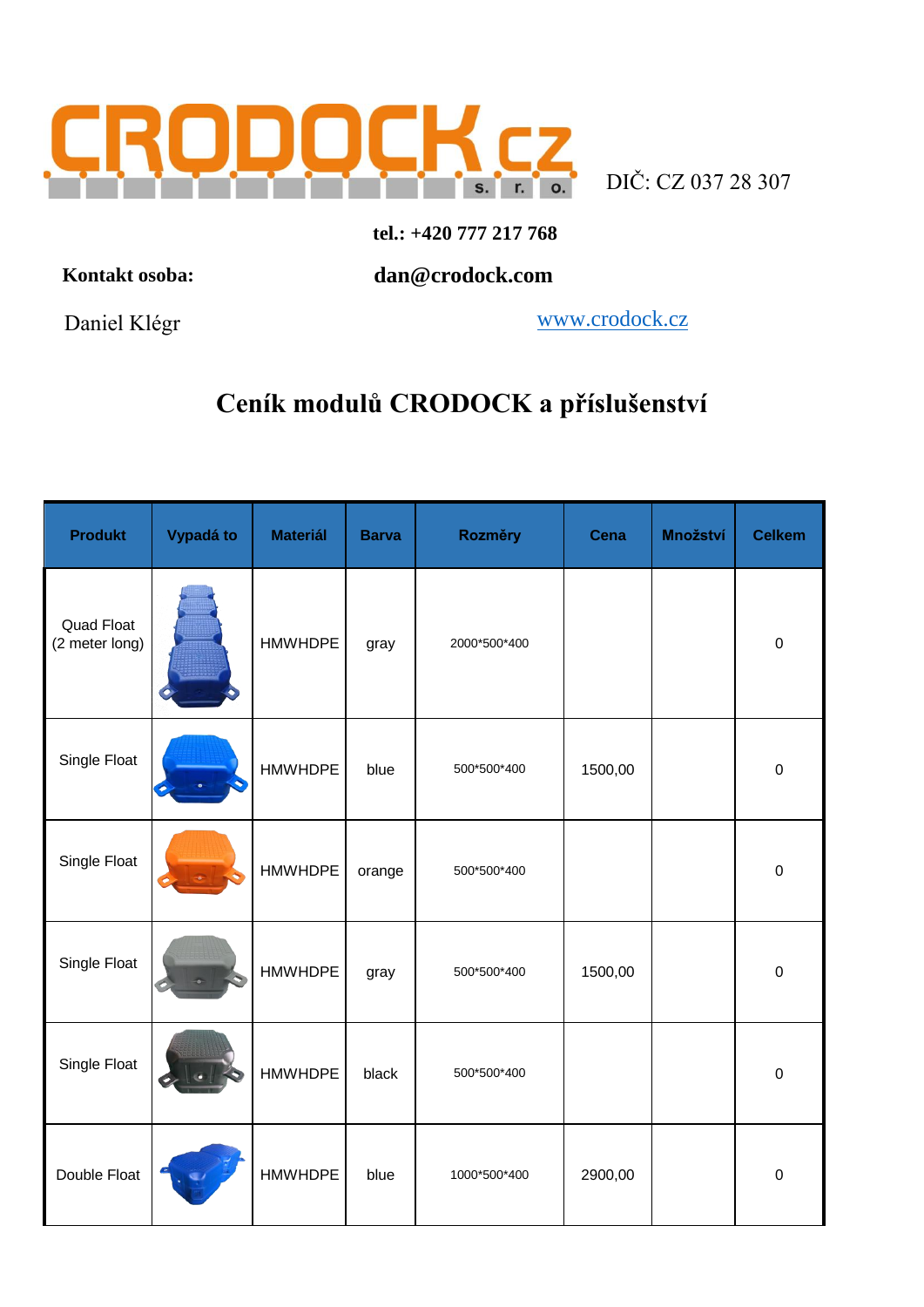| Double Float                 | <b>HMWHDPE</b> | gray   | 1000*500*400  | 2900,00 | $\boldsymbol{0}$ |
|------------------------------|----------------|--------|---------------|---------|------------------|
| Double Float                 | <b>HMWHDPE</b> | orange | 1000*500*400  |         | $\boldsymbol{0}$ |
| Double Float                 | <b>HMWHDPE</b> | black  | 1000*500*400  |         | $\mathbf 0$      |
| Quad Float                   | <b>HMWHDPE</b> | blue   | 1000*1000*400 |         | $\pmb{0}$        |
| Quad Float                   | <b>HMWHDPE</b> | gray   | 1000*1000*400 |         | $\pmb{0}$        |
| Low Float                    | <b>HMWHDPE</b> | blue   | 500*500*250   |         | $\mathbf 0$      |
| Low Float                    | <b>HMWHDPE</b> | gray   | 500*500*250   |         | $\pmb{0}$        |
| Low Float                    | <b>HMWHDPE</b> | orange | 500*500*250   |         | $\pmb{0}$        |
| LowDouble<br>Float           | <b>HMWHDPE</b> | blue   | 1000*500*250  |         | $\pmb{0}$        |
| LowDouble<br>Float           | <b>HMWHDPE</b> | gray   | 1000*500*250  |         | $\mathbf 0$      |
| NEW V Float<br>(for jet ski) | <b>HMWHDPE</b> | gray   | 500*500*345   | 1900,00 | $\pmb{0}$        |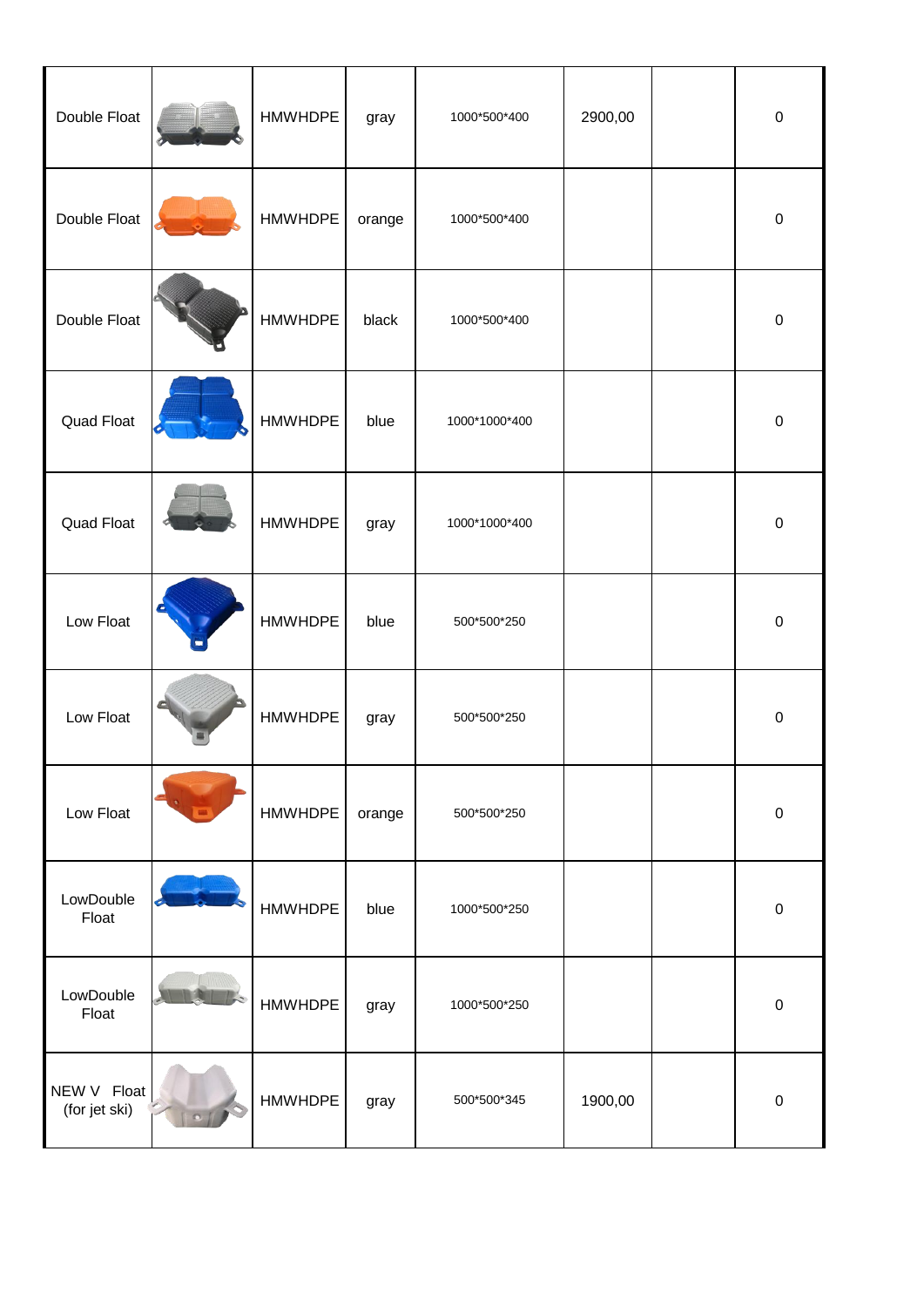| Ramp V Float<br>(for jet ski<br>front)                  | <b>HMWHDPE</b> | gray   | 500*500*345  | 1900,00 | $\mathbf 0$      |
|---------------------------------------------------------|----------------|--------|--------------|---------|------------------|
| Old V Float<br>(for jet ski)                            | <b>HMWHDPE</b> | blue   | 500*500*345  |         | $\mathbf 0$      |
| Old V Float<br>(for jet ski)                            | <b>HMWHDPE</b> | gray   | 500*500*345  | 1900,00 | $\pmb{0}$        |
| Pipeline<br>Float(for<br>water&power<br>supply)         | <b>HMWHDPE</b> | blue   | 500*500*400  |         | $\pmb{0}$        |
| V Float Pin<br>(for V Float&<br>U float<br>with roller) | <b>HMWHDPE</b> | gray   | Ф96*190      | 340,00  | $\pmb{0}$        |
| Fender<br>Float                                         | <b>HMWHDPE</b> | orange | 1000*200*270 |         | $\pmb{0}$        |
| Fender<br>Float                                         | <b>HMWHDPE</b> | gray   | 1000*200*270 | 1900,00 | $\pmb{0}$        |
| Short<br>Fender Float                                   | <b>HMWHDPE</b> | orange | 500*250*355  |         | $\mathbf 0$      |
| Short<br>Fender Float                                   | <b>HMWHDPE</b> | gray   | 500*250*355  |         | $\mathbf 0$      |
| U Float                                                 | <b>HMWHDPE</b> | blue   | 1000*500*400 |         | $\mathbf 0$      |
| U Float                                                 | <b>HMWHDPE</b> | gray   | 1000*500*400 | 3000,00 | $\boldsymbol{0}$ |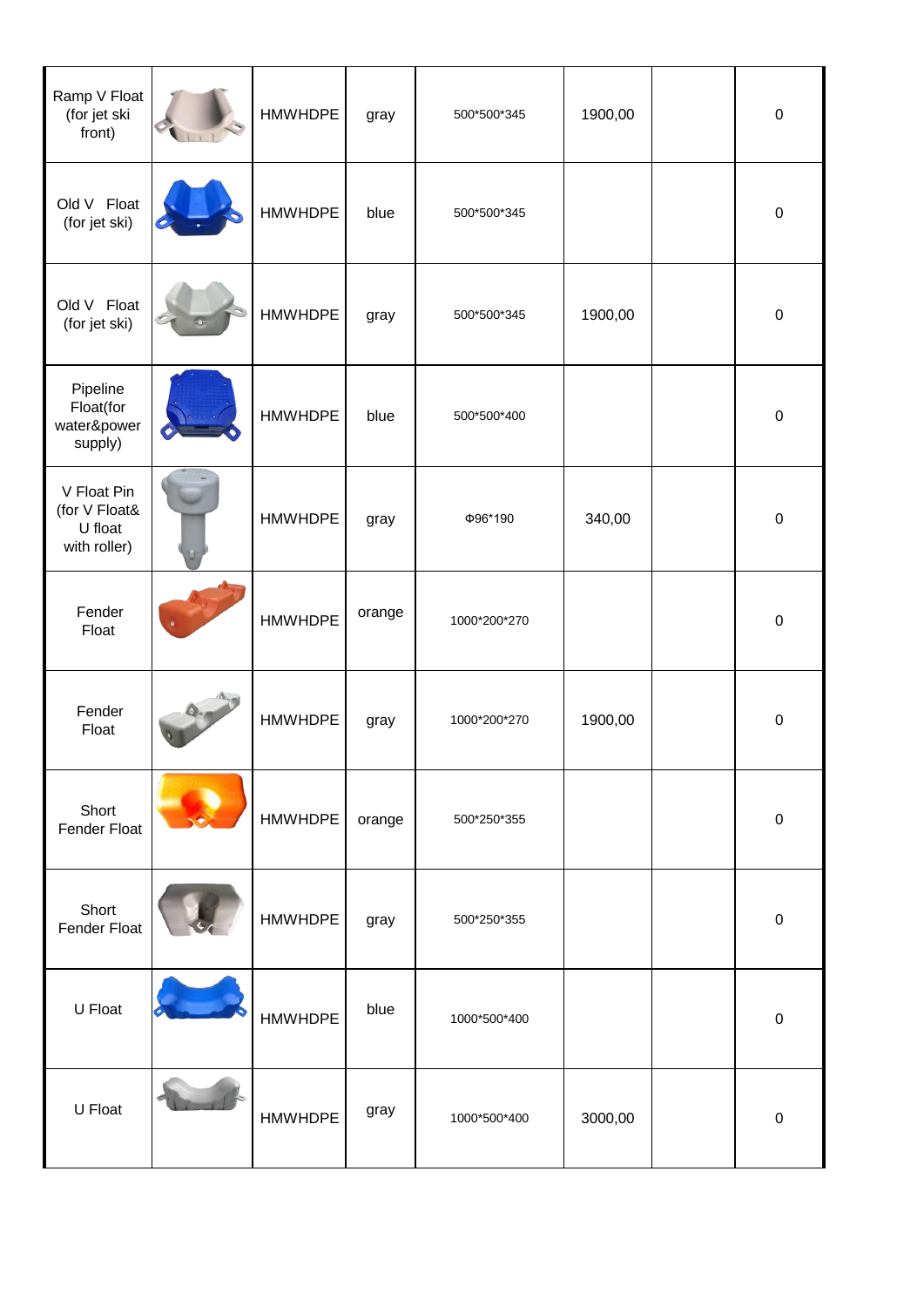| U Float<br>(with roller)            | <b>HMWHDPE</b>           | blue  | 1000*500*300 |         | $\pmb{0}$   |
|-------------------------------------|--------------------------|-------|--------------|---------|-------------|
| U Float<br>(with roller)            | <b>HMWHDPE</b>           | gray  | 1000*500*300 | 3000,00 | $\mathbf 0$ |
| Short Pin                           | <b>HMWHDPE</b>           | gray  | Φ180*250*48  | 260,00  | $\pmb{0}$   |
| Short Pin                           | <b>HMWHDPE</b>           | blue  | Φ180*250*48  |         | $\mathbf 0$ |
| <b>Steel Plated</b><br>Short Pin    | <b>HMWHDPE</b><br>&STEEL | black | Φ180*250*48  |         | $\mathbf 0$ |
| <b>Bolts</b>                        | <b>HMWHDPE</b>           | gray  | Ф90*140      | 180,00  | $\mathbf 0$ |
| Long Pin<br>(for double<br>layer)   | <b>HMWHDPE</b>           | gray  | Φ180*650*48  | 280,00  | $\mathbf 0$ |
| Long Bolts<br>(for double<br>layer) | <b>HMWHDPE</b>           | gray  | Ф90*640      | 180,00  | $\pmb{0}$   |
| Washer                              | <b>HMWHDPE</b>           | gray  | Ф96*38       | 75,00   | $\pmb{0}$   |
| Thin Washer                         | <b>HMWHDPE</b>           | gray  | Ф96*19       | 75,00   | $\pmb{0}$   |
| Mallet(tool)                        | Steel & Wood             | black | 350*100      |         | $\pmb{0}$   |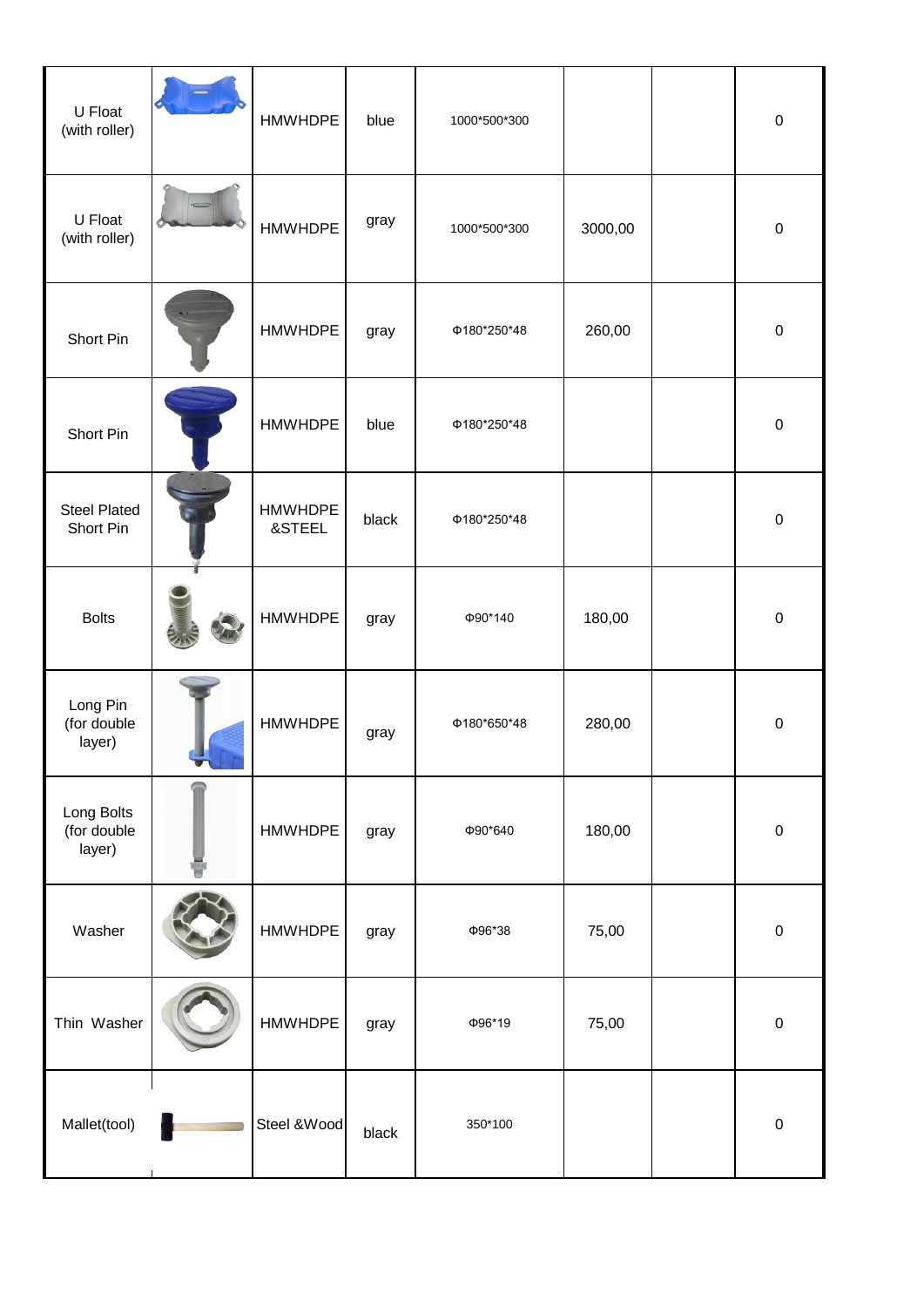| Spanner(tool)                    | Galvanized<br><b>Steel</b> | silver           | 740*275*50   | 1000,00  | $\mathbf 0$ |
|----------------------------------|----------------------------|------------------|--------------|----------|-------------|
| Double-duty<br>spanner           | Galvanized<br>Steel        | silver           | 740*275*50   | 1100,00  | $\mathbf 0$ |
| Handrail<br>(With<br>White rope) | <b>HMWHDPE</b>             | white<br>/coffee | Φ120*1200    |          | $\pmb{0}$   |
| Middle<br><b>Baluster</b>        | <b>HMWHDPE</b>             | white            | 110*110*1000 | 1400,00  | $\pmb{0}$   |
| Side Baluster                    | <b>HMWHDPE</b>             | white            | 110*110*1000 | 1400,00  | $\mathbf 0$ |
| Small Bollard                    | <b>HMWHDPE</b>             | gray             | 260*90*45    | 540,00   | $\mathbf 0$ |
| <b>Big Bollard</b>               | <b>HMWHDPE</b>             | black            | 420*260*190  | 540,00   | $\mathbf 0$ |
| SS Bollard                       | <b>Stainless</b><br>Steel  | silver           | 420*260*190  |          | $\mathbf 0$ |
| Swim<br>Ladder                   | <b>Stainless</b><br>Steel  | silver           | 1750*800*550 | 14300,00 | $\mathbf 0$ |
| Anchor Bracket                   | Galvanized<br>Steel        | silver           | 500          |          | $\mathbf 0$ |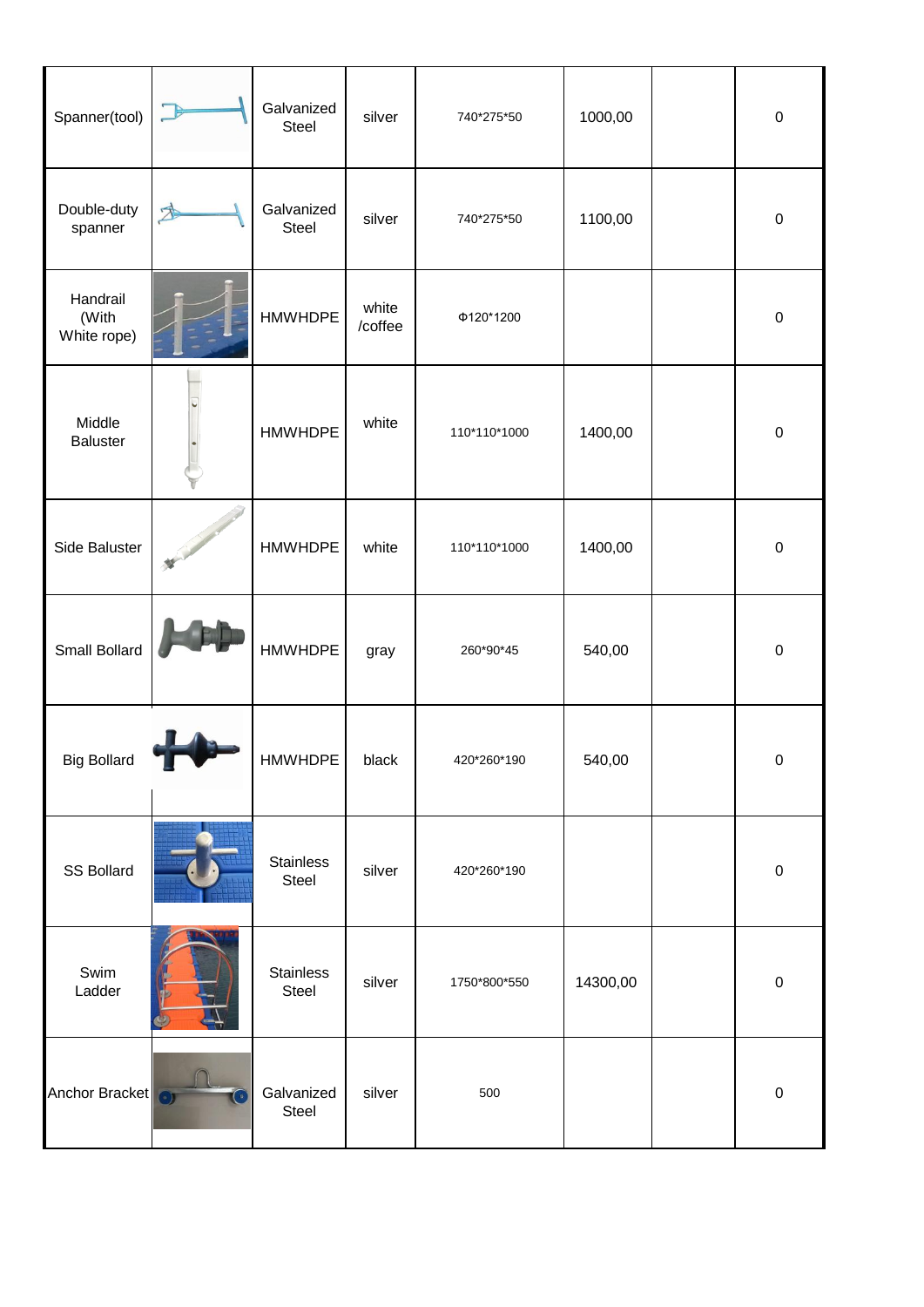| Hand winch                          | <b>Steel</b>   | cold grey | 1200LBS                             |         | $\mathbf 0$ |
|-------------------------------------|----------------|-----------|-------------------------------------|---------|-------------|
| Pile Guide<br>(small size)          | <b>HMWHDPE</b> | gray      | 500*500<br>Inner Dia:<br>$\Phi$ 100 |         | $\pmb{0}$   |
| Pile Guide<br>(medium size)         | <b>HMWHDPE</b> | gray      | 500*500<br>Inner Dia: ¢160          |         | $\mathbf 0$ |
| Pile Guide<br>(large size)          | <b>HMWHDPE</b> | gray      | 500*500<br>Inner Dia: \$220         |         | 0           |
| Pile Guide<br>(extra large<br>size) | <b>HMWHDPE</b> | gray      | 500*500<br>Inner Dia: \$260         |         | $\mathbf 0$ |
| Crashworthy<br>Ball                 | Nylon          | yellow    | Φ200*400                            | 1900,00 | $\mathbf 0$ |
|                                     |                |           |                                     |         | $\pmb{0}$   |

**TOTAL : uvedené ceny bez 21 % DPH Položky bez ceny pouze na objednání.**